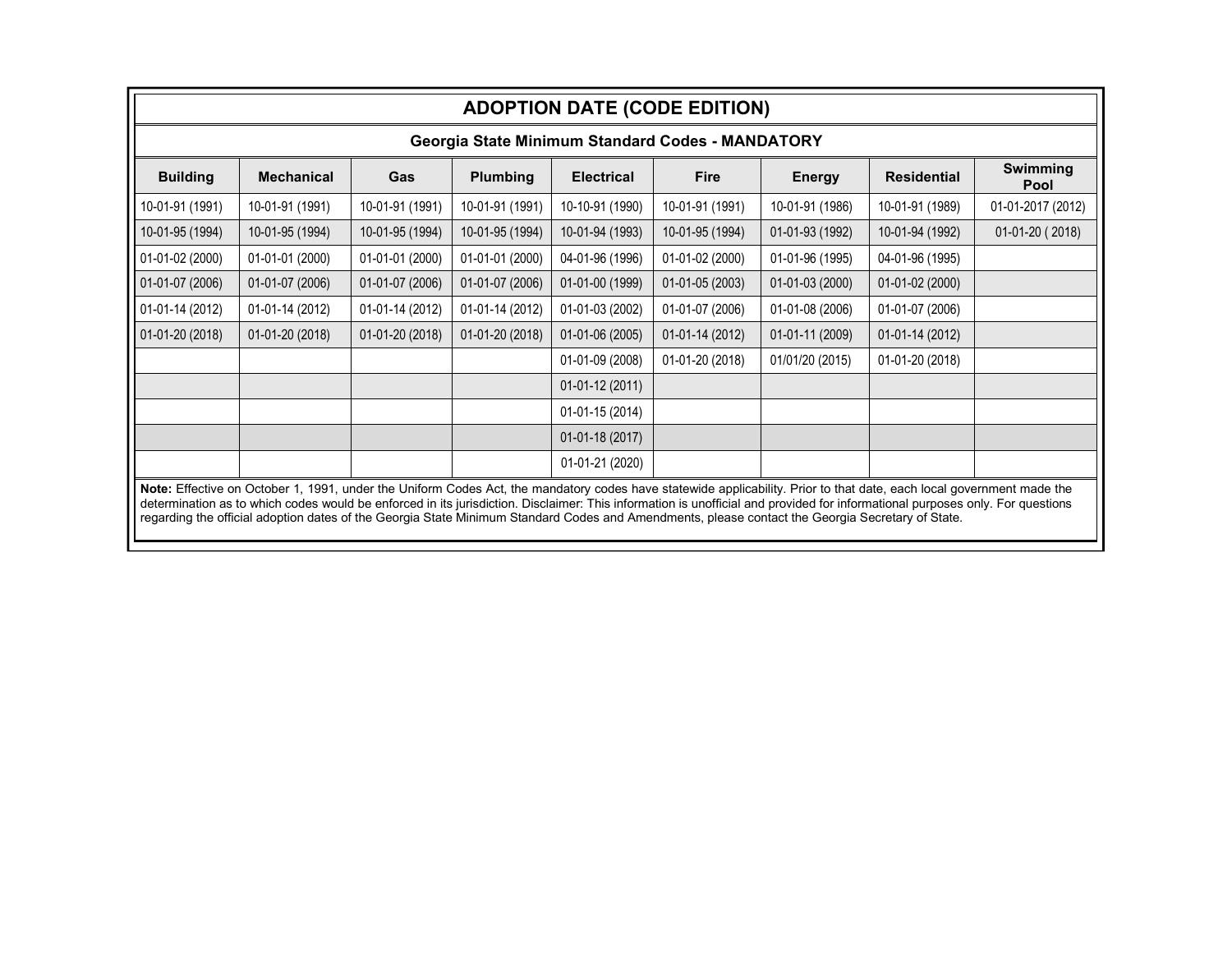## **ADOPTION DATE (CODE EDITION)**

| <b>Georgia State Code Amendments - MANDATORY</b>                                                                                                                                                                                                                                                                                                                                                                                                                                                                                                                                                                                                                                                                       |                   |                 |                 |                   |                 |                 |                    |                  |  |  |
|------------------------------------------------------------------------------------------------------------------------------------------------------------------------------------------------------------------------------------------------------------------------------------------------------------------------------------------------------------------------------------------------------------------------------------------------------------------------------------------------------------------------------------------------------------------------------------------------------------------------------------------------------------------------------------------------------------------------|-------------------|-----------------|-----------------|-------------------|-----------------|-----------------|--------------------|------------------|--|--|
| <b>Building</b>                                                                                                                                                                                                                                                                                                                                                                                                                                                                                                                                                                                                                                                                                                        | <b>Mechanical</b> | Gas             | Plumbing        | <b>Electrical</b> | <b>Fire</b>     | <b>Energy</b>   | <b>Residential</b> | Swimming<br>Pool |  |  |
| 10-01-91 (1991)                                                                                                                                                                                                                                                                                                                                                                                                                                                                                                                                                                                                                                                                                                        | 10-01-91 (1991)   | 10-01-91 (1991) | 10-01-91 (1991) | 10-10-91 (1990)   | 10-01-91 (1991) | 10-01-91 (1991) | 10-01-91 (1991)    | 01-01-17 (2012)  |  |  |
| 10-01-95 (1994)                                                                                                                                                                                                                                                                                                                                                                                                                                                                                                                                                                                                                                                                                                        | 10-01-95 (1994)   | 10-01-95 (1991) | 10-01-92 (1991) | 10-01-94 (1993)   | 10-01-95 (1994) | 01-01-93 (1992) | 10-01-94 (1992)    | 01-01-20 (2018)  |  |  |
| 04-07-97 (1994)                                                                                                                                                                                                                                                                                                                                                                                                                                                                                                                                                                                                                                                                                                        | 07-29-98 (1994)   | 04-01-97 (1994) | 10-01-95 (1994) | 04-01-96 (1996)   | 04-01-97 (1994) | 04-01-96 (1995) | 04-01-96 (1995)    |                  |  |  |
| 10-01-97 (1994)                                                                                                                                                                                                                                                                                                                                                                                                                                                                                                                                                                                                                                                                                                        | 01-01-99 (1994)   | 10-01-97 (1994) | 04-01-97 (1994) | 04-01-97 (1996)   | 10-01-97 (1994) | 01-01-99 (1995) | 04-01-97 (1995)    |                  |  |  |
| 04-01-98 (1994)                                                                                                                                                                                                                                                                                                                                                                                                                                                                                                                                                                                                                                                                                                        | 01-01-00 (1994)   | 01-01-99 (1994) | 10-01-97 (1994) | 01-01-99 (1996)   | 01-01-99 (1994) | 01-01-00 (1995) | 10-01-97 (1995)    |                  |  |  |
| 01-01-99 (1994)                                                                                                                                                                                                                                                                                                                                                                                                                                                                                                                                                                                                                                                                                                        | 01-01-01 (2000)   | 01-01-00 (1994) | 01-01-99 (1994) | 01-01-00 (1999)   | 01-01-00 (1994) | 01-01-03 (2000) | 04-01-98 (1995)    |                  |  |  |
| 01-01-00 (1994)                                                                                                                                                                                                                                                                                                                                                                                                                                                                                                                                                                                                                                                                                                        | 01-01-04 (2000)   | 01-01-01 (2000) | 01-01-00 (1994) | 01-01-03 (2002)   | 01-01-02 (2000) | 01-01-05 (2000) | 07-29-98 (1995)    |                  |  |  |
| 01-01-02 (2000)                                                                                                                                                                                                                                                                                                                                                                                                                                                                                                                                                                                                                                                                                                        | 01-01-05 (2000)   | 01-01-02 (2000) | 01-01-01 (2000) | 01-01-06 (2005)   | 01-01-05 (2003) | 01-01-06 (2000) | 01-01-99 (1995)    |                  |  |  |
| 01-01-03 (2000)                                                                                                                                                                                                                                                                                                                                                                                                                                                                                                                                                                                                                                                                                                        | 01-01-07 (2006)   | 01-01-03 (2000) | 01-01-02 (2000) | 01-01-09 (2008)   | 01-01-07 (2006) | 01-01-07 (2000) | 01-01-00 (1995)    |                  |  |  |
| 01-01-04 (2000)                                                                                                                                                                                                                                                                                                                                                                                                                                                                                                                                                                                                                                                                                                        | 01-01-08 (2006)   | 01-01-05 (2000) | 01-01-03 (2000) | 09-01-21 (2020)   | 01-01-10 (2006) | 01-01-08 (2006) | 01-01-01 (1995)    |                  |  |  |
| 01-01-05 (2000)                                                                                                                                                                                                                                                                                                                                                                                                                                                                                                                                                                                                                                                                                                        | 01-01-10 (2006)   | 01-01-07 (2006) | 01-01-04 (2000) |                   | 01-01-14 (2012) | 01-01-09 (2006) | 01-01-02 (2000)    |                  |  |  |
| 01-01-06 (2000)                                                                                                                                                                                                                                                                                                                                                                                                                                                                                                                                                                                                                                                                                                        | 01-01-11 (2006)   | 01-01-08 (2006) | 01-01-05 (2000) |                   |                 | 01-01-11 (2009) | 01-01-03 (2000)    |                  |  |  |
| 01-01-07 (2006)                                                                                                                                                                                                                                                                                                                                                                                                                                                                                                                                                                                                                                                                                                        | 01-01-12 (2006)   | 01-01-09 (2006) | 01-01-06 (2000) |                   |                 | 01-01-12 (2009) | 01-01-04 (2000)    |                  |  |  |
| 01-01-09 (2006)                                                                                                                                                                                                                                                                                                                                                                                                                                                                                                                                                                                                                                                                                                        | 01-01-14 (2012)   | 01-01-10 (2006) | 01-01-07 (2006) |                   |                 | 01-01-20 (2015) | 01-01-05 (2000)    |                  |  |  |
| 01-01-10 (2006)                                                                                                                                                                                                                                                                                                                                                                                                                                                                                                                                                                                                                                                                                                        | 01-01-15 (2012)   | 01-01-12 (2006) | 01-01-08 (2006) |                   |                 | 01-01-22 (2015) | 01-01-06 (2000)    |                  |  |  |
| 01-01-13 (2006)                                                                                                                                                                                                                                                                                                                                                                                                                                                                                                                                                                                                                                                                                                        | 01-01-20 (2018)   | 01-01-14 (2012) | 01-01-09 (2006) |                   |                 |                 | 01-01-07 (2006)    |                  |  |  |
| 01-01-14 (2012)                                                                                                                                                                                                                                                                                                                                                                                                                                                                                                                                                                                                                                                                                                        |                   | 01-01-15 (2012) | 01-01-10 (2006) |                   |                 |                 | 01-01-08 (2006)    |                  |  |  |
| 01-01-15 (2012)                                                                                                                                                                                                                                                                                                                                                                                                                                                                                                                                                                                                                                                                                                        |                   | 01-01-20 (2018) | 01-01-11 (2006) |                   |                 |                 | 01-01-09 (2006)    |                  |  |  |
| 01-01-17 (2012)                                                                                                                                                                                                                                                                                                                                                                                                                                                                                                                                                                                                                                                                                                        |                   | 01-01-22 (2018) | 01-01-12 (2006) |                   |                 |                 | 01-01-10 (2006)    |                  |  |  |
| 01-01-18 (2012)                                                                                                                                                                                                                                                                                                                                                                                                                                                                                                                                                                                                                                                                                                        |                   |                 | 01-01-13 (2006) |                   |                 |                 | 01-01-11 (2006)    |                  |  |  |
| 01-01-20 (2018)                                                                                                                                                                                                                                                                                                                                                                                                                                                                                                                                                                                                                                                                                                        |                   |                 | 01-01-14 (2012) |                   |                 |                 | 01-01-12 (2006)    |                  |  |  |
| 01-01-22 (2018)                                                                                                                                                                                                                                                                                                                                                                                                                                                                                                                                                                                                                                                                                                        |                   |                 | 01-01-15 (2012) |                   |                 |                 | 01-01-13 (2006)    |                  |  |  |
|                                                                                                                                                                                                                                                                                                                                                                                                                                                                                                                                                                                                                                                                                                                        |                   |                 | 01-01-20 (2018) |                   |                 |                 | 01-01-14 (2012)    |                  |  |  |
|                                                                                                                                                                                                                                                                                                                                                                                                                                                                                                                                                                                                                                                                                                                        |                   |                 | 01-01-22 (2018) |                   |                 |                 | 01-01-15 (2012)    |                  |  |  |
|                                                                                                                                                                                                                                                                                                                                                                                                                                                                                                                                                                                                                                                                                                                        |                   |                 |                 |                   |                 |                 | 01-01-17 (2012)    |                  |  |  |
|                                                                                                                                                                                                                                                                                                                                                                                                                                                                                                                                                                                                                                                                                                                        |                   |                 |                 |                   |                 |                 | 01-01-18 (2012)    |                  |  |  |
|                                                                                                                                                                                                                                                                                                                                                                                                                                                                                                                                                                                                                                                                                                                        |                   |                 |                 |                   |                 |                 | 01-01-20 (2018)    |                  |  |  |
| Note: Effective on October 1, 1991, under the Uniform Codes Act, the mandatory codes have statewide applicability. Prior to that date, each local government made<br>the determination as to which codes would be enforced in its jurisdiction. As to the code amendments, the dates indicated above show the dates on which amendments<br>were adopted. Please refer to the code amendment package for the effective date of a specific code amendment. Disclaimer: This information is unofficial and provided<br>for informational purposes only. For questions regarding the official adoption dates of the Georgia State Minimum Standard Codes and Amendments, please contact the<br>Georgia Secretary of State. |                   |                 |                 |                   |                 |                 |                    |                  |  |  |